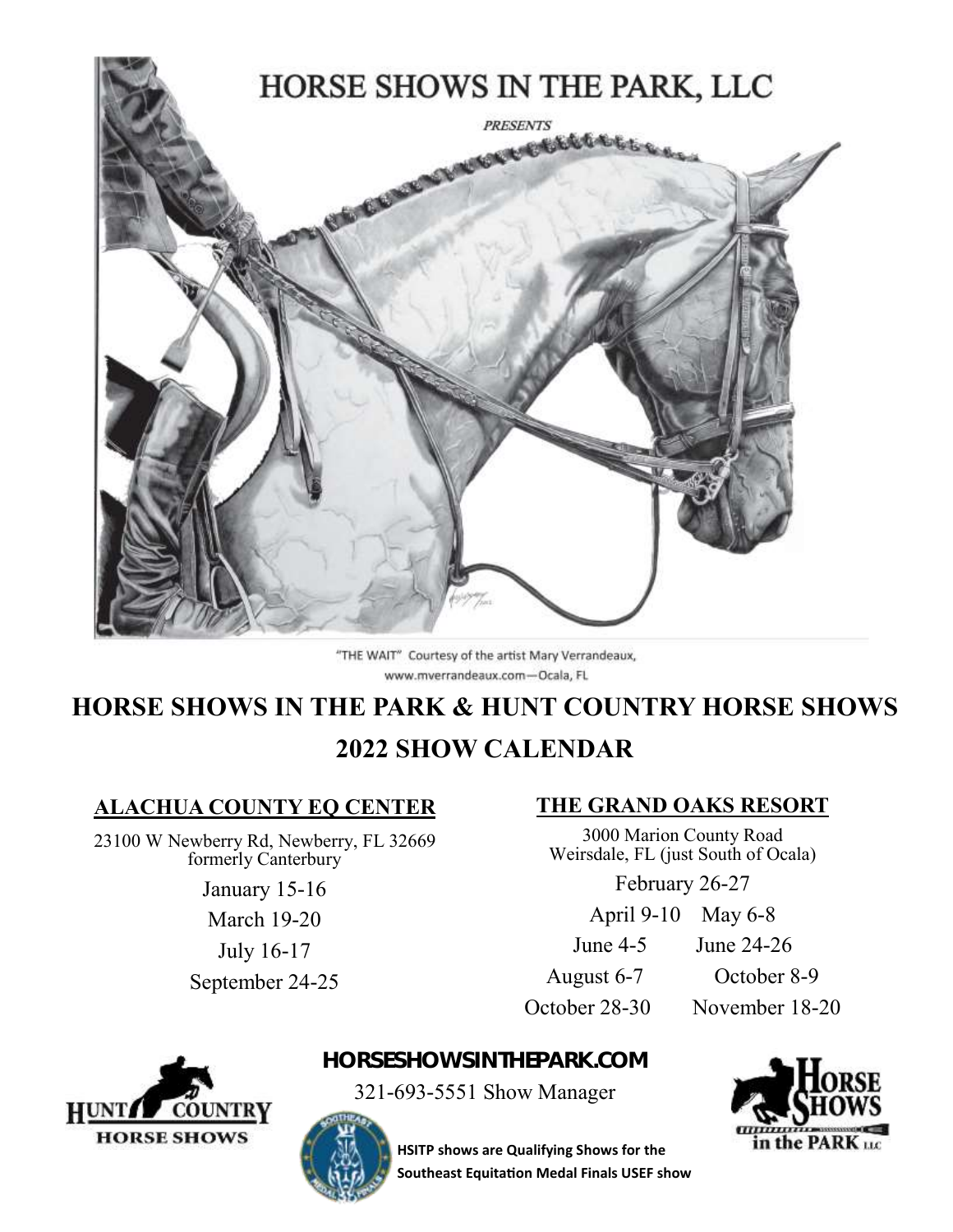

## **ALACHUA CO (CANTERBURY) SATURDAY CLASSES 23100 West Newberry Road, Newberry, FL 32669**

**This is a tentative time schedule. Ring assignments may be adjusted Please check the Horseshow Class Count at horseshowtime.com** 



**NOVICE OUTSIDE FIBER ARENA - 7:30 AM**

#### **SCHOOLING FRIDAY 12—7 PM IN ALL ARENAS COVERED ARENA - SAT 8:00 AM**

| W1. Warm up Round (open all day) \$16                                  |                           |  | W3-Warm Up Round \$16                                            |  |  |
|------------------------------------------------------------------------|---------------------------|--|------------------------------------------------------------------|--|--|
| H1. HANDY HUNTER CHALLENGE (all fence heights-open card) \$22          |                           |  | LL1. Leadline at approx. 1:00 (\$15/no fees)                     |  |  |
| 41c. Working/Training Hunter under Saddle                              |                           |  | 31. Open Schooling Hunter under Saddle                           |  |  |
| 42c.43c. 44c. Working/Training Hunter O/F                              | Hunter/Eq classes \$16    |  | 32. 33. 34. Open Schooling Hunter over Fences-18"                |  |  |
| 3'2'9", 2'6", 2'3" (Adults may ride ponies)                            | pre/\$18 post entry       |  | 35. Short/Long Stirrups Hunter under Saddle (W/T/C)              |  |  |
| 49. Thoroughbred Hunter under Saddle                                   | Stalls Fri-Sunday: \$88   |  | 38. Short/Long Stirrups Rider Equitation on the Flat (W/T/C)     |  |  |
| 50. 51. 52. Thor'bred Hunter O/Fences 2'3",2'6")                       | plus 2 bags of shavings   |  | 36. 37. Short/Long Stirrups Hunter Over Fences-18"               |  |  |
| 53. Children's/Adult Hunter under Saddle                               | See Entry form for more   |  | 39. 40. Short/Long Stirrups Rider Equitation Over Fences-18"     |  |  |
| 56. Children's/Adult Equitation on the Flat                            |                           |  | M6. HSITP/SEMF Short/Long Stirrups Mini Medal \$20               |  |  |
| 54. 55. Children's/Adult Hunter over Fences 3'                         | information on charges    |  | 1. Walk Trot Hunter under Saddle-Ages 9 & under                  |  |  |
| 57.58. Children's/Adult Equitation over Fences                         | *For Divisions in         |  | 2 Walk Trot Equitation on the Flat-Ages 9 & under                |  |  |
| M1. HSITP/SEMF Ch/Adult Medal 3' \$25                                  | <b>Covered and Jumper</b> |  | 3. Walk Trot Pleasure - Ages 9 & under                           |  |  |
| 59. Low Children's/Adult Hunter under Saddle                           | Arenas high points are    |  | 4. Walk Trot Equitation. 2 Poles - Ages 9 & under                |  |  |
| 62. Low Children's/Adult Equitation on the Flat                        | calculated over Sat/Sun   |  | 5. Walk Trot Hunter Under Saddle- Ages 10 & Up                   |  |  |
| 60. 61. Low Children's/Adult Hunter over Fences                        | <b>Novice Arena-Daily</b> |  | 6 Walk Trot Equitation on the Flat-Ages 10 & Up                  |  |  |
| 2'6, 2'9''                                                             |                           |  | 7. Walk Trot Pleasure - Ages 10 & Up                             |  |  |
| 63.64. Low Children's/Adult Equitation over Fences 2'6, 2'9"           |                           |  | 8. Walk Trot Equitation 2 Poles - Ages 10 & Up                   |  |  |
| M2. HSITP/SEMF Low Childrens/Adult Equitation Medal @ 2'6", 2'9" \$25  |                           |  | 9. Walk Trot Canter 1 @ a Time (walk trotters may cross enter)   |  |  |
| 65. Pleasure Horse/Pony W/T/C 66. Pleasure Horse/Pony Challenge Class  |                           |  | 10. Walk Trot Crossrails Equitation on the Flat-Ages 9 & under   |  |  |
| 67. Pleasure Horse/Pony Hunter Hack                                    |                           |  | 11. 12. Walk Trot Crossrails Equitation over Fences              |  |  |
| 68. Modified Hunter under Saddle                                       |                           |  | 13. Walk Trot Crossrails Equitation on the Flat - Ages 10 & up   |  |  |
| 71. Modified Rider Equitation on the Flat                              |                           |  | 14. 15. Walk Trot Crossrails Equitation over Fences              |  |  |
| 69. 70. Modified Rider Hunter over Fences 2'3"                         |                           |  | M7. HSITP/SEMF Walk Trot Rider Xrails Mini Medal O/F \$20        |  |  |
| 72. 73. Modified Rider Equitation over Fences 2'3"                     | Classics,                 |  | 16. Walk Equitation                                              |  |  |
| M3. HSITP/SEMF Equitation Medal @ 2'3" \$22                            | <b>Qualifiers and</b>     |  | 17. Walk Pleasure Horse/Pony                                     |  |  |
| 74. Children's Pony Hunter under Saddle                                | <b>Medal winners</b>      |  | 18. Walk Poles                                                   |  |  |
| 77. Children's Pony Equitation on the Flat                             |                           |  | 19. Walk/Trot on the Leadline                                    |  |  |
| 75. 76. Children's Pony Hunter over Fences 2'3"                        | receive special           |  | 20. Novice/Vintage Rider Crossrails Hunter under Saddle (W/T/C)  |  |  |
| 78. 79. Children's Pony Equitation over Fences 2'3"                    | ribbons 1-6               |  | 23. Novice/Vintage Rider Crossrails Eq on the Flat (W/T/C)       |  |  |
| M4. HSITP/SEMF Pony Equitation Medal 2'3" \$22                         | and award.                |  | 21. 22. Novice/Vintage Rider Crossrails HO/F (simple changes ok) |  |  |
| 80. Intermediate Rider Hunter under Saddle                             |                           |  | 24. 25. Novice/Vintage Rider Crossrails Equitation over Fences   |  |  |
| 83. Intermediate Rider Equitation on the Flat                          |                           |  | EM8. HSITP/SEMF Novice Rider Crossrails Mini Medal \$20          |  |  |
| 81. 82. Intermediate Rider Hunter over Fences 2'                       |                           |  | 26. Baby Green Crossrails Hunter under Saddle (W/T)              |  |  |
| 84.85. Intermediate Rider Equitation over Fences 2'                    |                           |  | 27. Baby Green Crossrails Hunter under Saddle (W/T/C)            |  |  |
| M5. Intermediate Rider & HSITP/SEMF Eq Medal \$22                      |                           |  | 28. 29. 30. Baby Green Crossrails Hunter over Fences             |  |  |
| 86. Green Hunter under Saddle (horses/ponies in 1st 2 years of showing |                           |  |                                                                  |  |  |
| 87.88.89. Green Hunter over Fences 2',18"                              |                           |  |                                                                  |  |  |
|                                                                        |                           |  |                                                                  |  |  |
|                                                                        |                           |  |                                                                  |  |  |



**The jumper courses are judged on the basis of Time/Faults—8 second penalty for excessive speed!!** *Amateurs only in Equitation classes , the Equitation course will be the RED course.* 

- W2 Clear Round Schooling Jumper (open all day-multiple rounds avail)
- 100. 101. Crossrails Jumper—Crossrails
- 102. Crossrails Jumper **Equitation** Round
- 103. 104. Novice Jumper—18"
- 105. Novice Jumper **Equitation** Round
- 106. 107. Training Jumper 2'
- 108. Training Jumper 2' **Equitation** Round
- 109. 110. Schooling Jumper .70m (2'3") **entry**
- **J1. 2'3" HSITP/SEMF -Open Jumper Classic Qualifer 2'3"– \$25 entry**
- 111. 112. Open Hopeful Jumper 2'6"
- 113. 114. Child/Adult Jumper 2'6" (non pro)
- J2. HSITP/SEMF Qualifier TAYLOR MADE Open Jumper Classic 2'6"-\$25
- 116. 117. .85m Open Jumper 2'9"
- 118. 119. .85m Children's/Adult Jumper 2'9"
- 120. 121. .95m Open Jumper 3' (no yr end eligibility)
- 122. 123. .95m Child/Adult Jumper 3'
- 123. 124. 1m Open Jumpers 3'3"
- 125. 126**.** 1m Low Children's/Adult Jumpers 3'3"
- **J3. 1.0m HSITP Open Jumper Wine Glass Classic \$25 entry**
- 127. 128. 1.10m Open Jumper 3'6" (no yr end eligibility)
- 129. 130. 1.10m High Children's/Adult Jumper 3'6"
- **J4. 1.10m Southeast Junior Medal Finals Qualifier 3'6" (\$25 -5 to fill)**
- 131. 132 -1.15M Open Jumper 3'9" (no year end eligibility)
- 133. 134—1.25 Open Jumper 4'1" (no year end eligibility)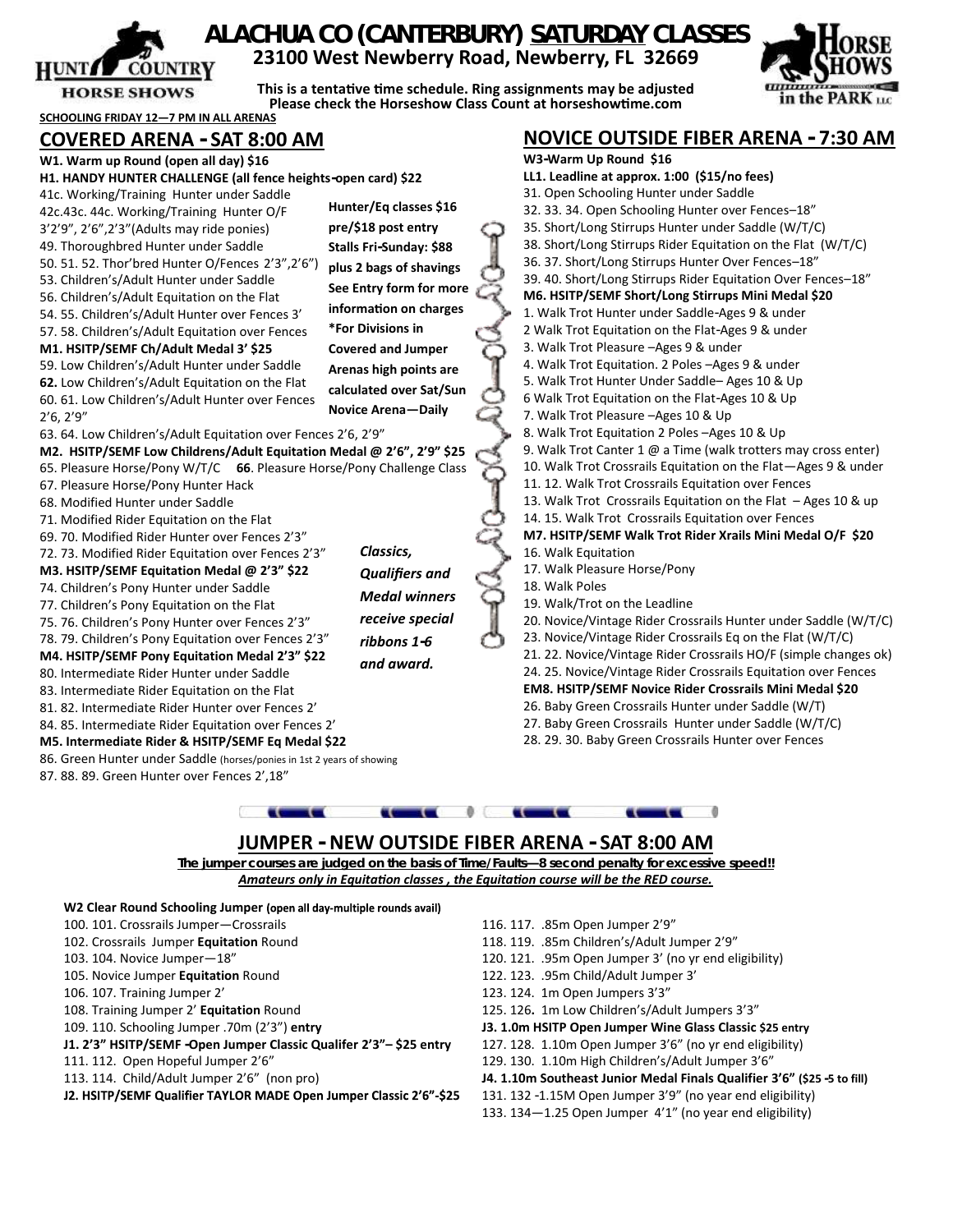# **ALACHUA CO (CANTERBURY) SUNDAY CLASSES**

**COUNTRY HORSE SHOWS** 

### **COVERED ARENA - SUN 8:00 AM**

287. 288. 289. Green Hunter Over Fences 2',18"

**W21. Warm up Round (open all day) H21. HSITP/SEMF SUNDAY HUNTER CLASSIC –2'6", 2'9",3' run open card** 241c. Working/Training Hunter under Saddle 242c.243c. 244c. Working/Training Hunter over Fences 3' 2'9"2'3",2'6") (Adults may ride ponies) 249. Thoroughbred Hunter under Saddle 2'3",2'6")250. 251. 252. Thoroughbred Hunter over Fences 253. Children's/Adult Hunter under Saddle 256. Children's/Adult Equitation on the Flat 254. 255. Children's/Adult Hunter over Fences 3' 257. 258. Children's/Adult Equitation over Fences **M21. HSITP/SEMF Ch/Adult Medal 3' \$25** 259. Low Children's/Adult Hunter under Saddle 262**.** Low Children's/Adult Equitation on the Flat 260. 261. Low Children's/Adult Hunter over Fences 2'6, 2'9" 263.264. Low Children's/Adult Equitation over Fences 2'6, 2'9" **M22. HSITP/SEMF Low Childrens/Adult Equitation Medal @ 2'6", 2'9" \$25** 265. Pleasure Horse/Pony W/T/C 266. Pleasure Horse/Pony Challenge Class 267. Pleasure Horse/Pony Hunter Hack 268. Modified Hunter under Saddle 271. Modified Rider Equitation on the Flat 269. 270. Modified Rider Hunter over Fences 2'3" 272. 273. Modified Rider Equitation over Fences 2'3" **M23. HSITP/SEMF Hunter Classic @ 2'3" \$22** 274. Children's Pony Hunter under Saddle 277. Children's Pony Equitation on the Flat 275. 276. Children's Pony Hunter over Fences 2'3" 278. 279. Children's Pony Eq/ O/Fences2'3" **M24. HSITP/SEMF Pony Hunter Classic 2'3" \$22** 280. Intermediate Rider Hunter Under Saddle 283. Intermediate Rider Equitation on the Flat 281. 282. Intermediate Rider Hunter Over Fences 2' 284. 285. Intermediate Rider Equitation O/Fences 2' **M25. Intermediate Rider & HSITP/SEMF Hunter Classic 2' \$22** 286. Green Hunter U/ Saddle (horses/ponies in 1st 2 years of showing-2 fence heights)



in the PARK

**W23-Warm Up Round LL2. Leadline at approx. 1:00 (\$15/no fees)** 220. Novice/Vintage Rider Crossrails Hunter under Saddle (W/T/C) 223. Novice/Vintage Rider Crossrails Eq on the Flat (W/T/C) 221. 222. Novice/Vintage Rider Crossrails HO/F (simple changes ok) 224. 225. Novice/Vintage Rider Crossrails Equitation over Fences **M28. HSITP/SEMF Novice/Vintage Rider Xrails Hunter Classic \$20** 226. Baby Green Crossrails Hunter under Saddle (W/T) 227. Baby Green Crossrails Hunter under Saddle (W/T/C) 228. 229. 230. Baby Green Crossrails Hunter over Fences 201. Walk Trot Hunter U/Saddle-Ages 9 & under 202 Walk Trot Equitation on the Flat-Ages 9 & under 203. Walk Trot Pleasure –Ages 9 & under 204. Walk Trot Equitation. 2 Poles –Ages 9 & under 205. Walk Trot Hunter U/Saddle– Ages 10 & Up 206 Walk Trot Equitation on the Flat-Ages 10 & Up 207. Walk Trot Pleasure –Ages 10 & Up 208. Walk Trot Equitation. 2 Poles –Ages 10 & Up 209. Walk Trot Canter 1 @ a Time (walk trotters may cross enter) 210. Walk Trot Crossrails Equitation on the Flat-Ages 9 & under 211. 212. Walk Trot Crossrails Equitation over Fences 213. Walk Trot Crossrails Equitation on the Flat-Ages 10 & up 214. 215. Walk Trot Crossrails Equitation over Fences **M27. HSITP/SEMF Walk Trot Rider Xrails Mini Medal O/F All Ages \$20** 216. Walk Equitation 217. Walk Pleasure Horse/Pony 218. Walk Poles 219. Walk/Trot on the Leadline 231. Open Schooling Hunter under Saddle 232. 233. 234. Open Schooling Hunter over Fences– 18" 235. Short/Long Stirrups Hunter under Saddle (W/T/C) 238. Short/Long Stirrups Rider Equitation on the Flat (W/T/C) 236. 237. Short/Long Stirrups Hunter over Fences 18" (12 & under) 239. 240. Short/Long Stirrups Rider Equitation over Fences

**M26. HSITP/SEMF Short/Long Stirrups Hunter Classic \$20**



### **JUMPER - NEW OUTSIDE FIBER ARENA - SAT 8:00 AM**

**The jumper courses are judged on the basis of Time/Faults** *Amateurs only in Equitation classes , the Equitation course will be the RED course.* 

|                                                                    | W22 Clear Round Schooling Jumper (open all day-multiple rounds if desired) | 322.323.     |  |
|--------------------------------------------------------------------|----------------------------------------------------------------------------|--------------|--|
|                                                                    | 300. 301. Crossrails Jumper–Crossrails                                     | 323.324      |  |
|                                                                    | 302. Crossrails Jumper Equitation Round                                    | 325.326      |  |
|                                                                    | 303. 304. Novice Jumper-18"                                                | 327.328      |  |
|                                                                    | 305. Novice Jumper Equitation Round                                        | 329.330      |  |
|                                                                    | 306. 307. Training Jumper 2'                                               | J5. 1.10n    |  |
|                                                                    | 308. Training Jumper 2' Equitation Round                                   | 331.332      |  |
|                                                                    | 309. 310. Schooling Jumper .70m (2'3")                                     | 333.334      |  |
| J6. 2'3" HSITP/SEMF Sunday Open Schooling Jumper Classic 2'3" \$25 |                                                                            |              |  |
|                                                                    | 311. 312. Open Hopeful Jumper 2'6"                                         |              |  |
|                                                                    | 313. 314. Child/Adult Jumper 2'6" (non pro)                                |              |  |
|                                                                    | 315. - Child/Adult jumper equitation 2'6                                   | <b>Hunte</b> |  |
|                                                                    | HSITP/SEMF \$100 WTA Sunday Open Jumper Classic 2'9" \$25                  | Stalls I     |  |
|                                                                    | 316. 317. .85m Open Jumper 2'9"                                            | See En       |  |
|                                                                    | 318. 319.85m Children's/Adult Jumper 2'9"                                  | *For D       |  |
|                                                                    | 320. 321. .95m Open Jumper 3'                                              |              |  |

322.323. .95 Child/Adult Jumper 3' 1. 1m Open Jumpers 3'3" 5. 1m Low Children's/Adult Jumpers 3'3"  $3.1.10m$  Open Jumper  $3'6''$ 1. 1.10m High Children's/Adult Jumper 3'6" **J5. 1.10m HSITP Open Jumper Wine Glass Jumper Classic 3'3" \$25 331. 332.** 1.15M Open Jumper 3'9"  $33 - 1.25$  Open Jumper 4'1"

**Hunter/Eq classes \$16 pre/\$18 post entry Stalls Fri-Sunday: \$88 plus 2 bags of shavings See Entry form for more information on charges Divisions in Covered and Jumper Arenas high points are calculated over Sat/Sun The Novice Arena—Daily Highpoints**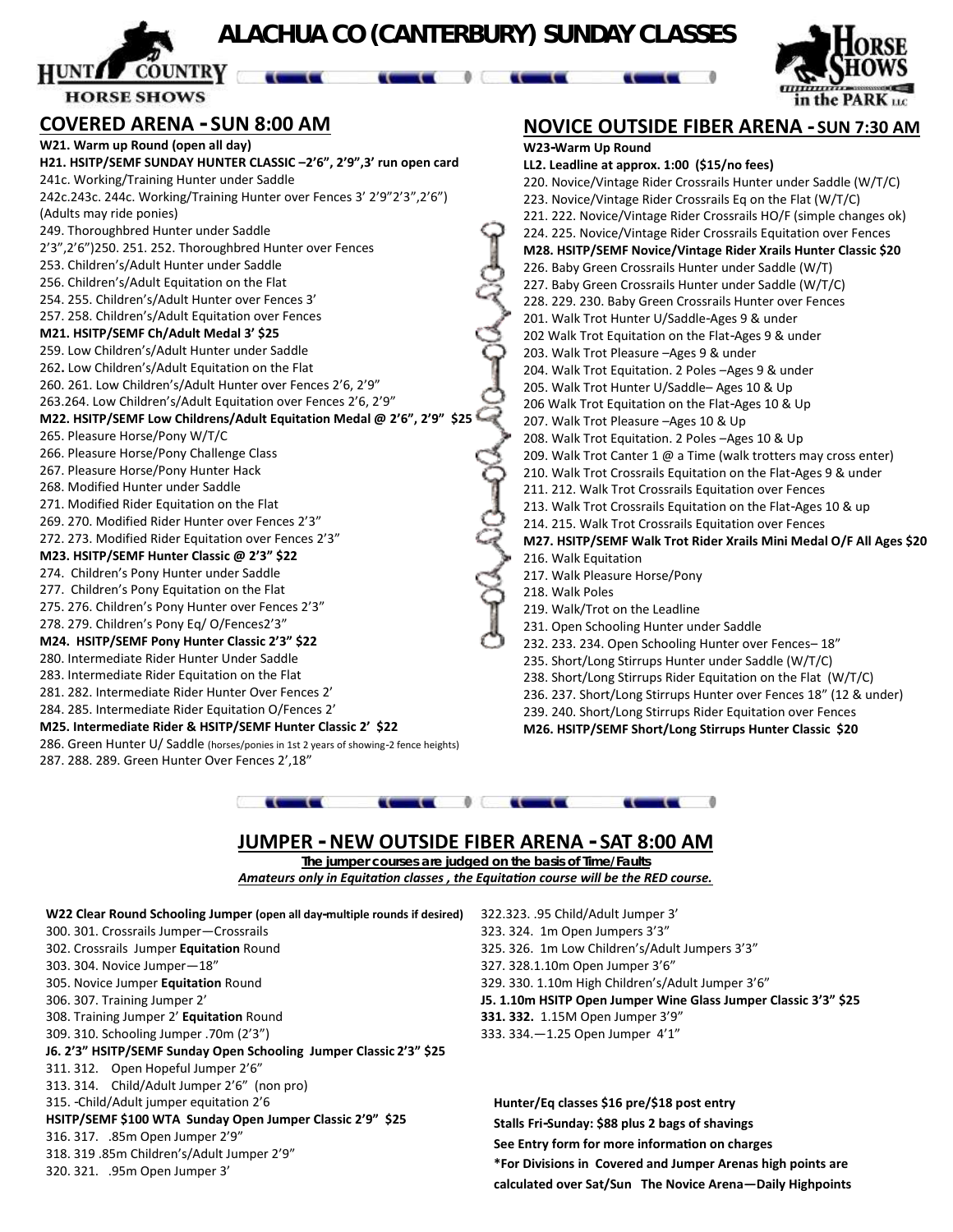**2022 HSITP/HUNT COUNTRY HORSE SHOWS CLASS SPECIFICATIONS**

**COUNTRY HORSE SHOWS** 



#### **OPEN DIVISIONS—**

*Ponies—Adults may ride ponies in any Open division other than Children's Pony.*

*Warm up rounds are unjudged, availability not guaranteed pending entries, and may be ridden by a trainer to be repeated by an amateur.*  **Baby Green Crossrails Hunter**—Horses/Ponies in their first year of showing and not to have jumped over 18" in a show. Ponies may be ridden by an adult. No Year End eligibility

**Green Hunter**—Horses/Ponies in their first 2 years of showing. Offered at 2 fence heights, specify at gate—2' and 18". 2' to jump first. **Schooling, Training, Performance and Working Hunter** —horse or pony ridden by pro or amateur—open divisions. Fence heights noted on class schedule. Simple changes allowed in Schooling Hunter.

**Thoroughbred—**For purposes of eligibility, a "Thoroughbred" is defined as any horse that has been registered with The Jockey Club, whether it has raced or not.

#### **AMATEUR DIVISIONS—**

**Children's Pony**—Small/Med/Large to jump 2'3". Larges may choose to jump 2'6" if desired and requested. Ridden by juniors— Separate High Point for Hunter and Equitation. Year End award combined..

**Intermediate Rider—**Fences 2' with no oxers but walls and gates. Rider not to have jumped over 2'3" in a show, no cross entry into Modified or Short/Long Stirrups. May enter Pleasure, Baby Green Crossrails, Green and Schooling Hunter. Rider may cross enter the jumper arena 2' and lower . High Points split by Hunter and Equitation.

**Modified Hunter/Rider**—Open to amateur riders of any age who have not competed/jumped higher than 2'3". No cross entry into any division over 2'3" . Modified riders may not cross enter into Low Children's/Adult.. Separate high point and year end awards for hunter and equitation . Points based on the horse in hunter, rider in equitation

The **Thoroughbred Equitation** division to be ridden by Amateurs, on registered Thoroughbreds.

**Low Children's/LowAdult Hunter/Eq**—horse or pony ridden by adults or juniors of amateur status who have never jumped over 3' at a show, no cross entry to Children's/Adult @ 3'. Separate high point and year end awards for hunter and equitation.

**Children's or Adult Hunter @3'—** ridden by adults or juniors of amateur status, no cross entry to Low Children's. Division may be combined at shows per entries, Separate high pt for hunter and eq.

#### **NOVICE DIVISIONS—**

**Walk Division**—open to young riders and Para Equestrian riders who are not able to walk and trot by themselves around the show arena. No riders under age 4 allowed and riders must be able to remain upright and ride unassisted with both hands on the reins. HSITP encourages trainers and/or assistants to be present in the arena during the class. Riders are not on a lead, except for Walk Trot Leadline. Judged on Equitation, Pleasure, Hunter Type. Walk Trot Leadline requires the rider to be led at the trot around the arena, demonstrating their ability to post and maintain control of the reins. Periodically throughout the show year the fourth class in the division may be an Obstacle Course Challenge. *Walk classes' points are reported by rider and rider may ride any horse or pony throughout the show year.* 

**Walk Trot–** 2 age groups; 9 & under and 10 and up, the rider's age calculated on the basis of what age they were January 1 of the show year. (Jan—December). Rider never to have cantered In a horse show. Once the rider canters in a group at a show, they are no longer eligible for the Walk Trot Division. Riders may however crossenter into Walk Trot Canter 1 @ Time which is considered a Walk Trot eligible division. Pending entries the age grouped divisions may be combined, however year end award points are split and reported by age. *W/Trot classes' points are reported by rider and rider may ride any horse or pony throughout the show year.* 

**Walk Trot Crossrails—May be split into** 2 age groups; 9 & under and 10 and up. Rider not to have jumped higher than crossrails nor cantered in a horse show. Rider may cross enter the Walk Trot Flat divisions, Baby Green Crossrails, Walk Trot Canter 1 @ Time, and Crossrail jumper. *W/ Trot classes' points are reported by rider and rider may ride any horse or pony throughout the show year.* 

**Walk Trot Canter 1 @ Time.** For the novice rider who has not cantered in a group at a show Walk Trotters may cross enter. The class rides at the Trot both ways of the arena, judged on equitation and following the second direction the class halts in a line, and one at a tine each rider canters around the arena by themselves to the end of the line. No year end eligibility in 2022 for this class,

**Novice/Vintage Crossrails Rider**—Riders of all ages who have shown 2 years or less. This division may also be ridden by experienced amateur riders 40 years of age or older who are returning to the show ring after a significant absence and need confidence and mileage before moving up. No cross entry of rider with W/T divisions or Short/Long Stirrups. Points based on the rider. May cross enter into Baby Green Crossrails, Pleasure classes or Crossrail Jumpers. Will WTC as a group. Simple changes allowed**.** Short/Long hunter and equitation *classes' points are reported by rider and rider may ride any horse or pony throughout the show year.* 

**Short/Long Stirrups Rider—Short Stirrup Riders are 11 & Under, Long Stirrup Riders are 12 & over.** Riders to W/T/C on the flat, canter simple verticals and flower boxes with or without gates at 18"'. *Simple changes allowed.* Riders of any age not to have jumped fences over 2' at a show., however no cross entry between Short/Long and Intermediate. High Points split by Hunter and Equitation. Rider may cross enter into Pleasure, Green Hunter @ 18", Baby Green Crossrails, Schooling Hunter, Jumper classes 18" and under. Short/Long hunter and equitation *classes' points are reported by rider and rider may ride any horse or pony throughout the show year.* 

**\*\*The progression of rider entries in Hunters/Equitation over a period of time usually goes Walk Trot, Short Stirrups, Intermediate Rider, Modified Rider, Low Children's /Adult and lastly, 3' Children's /Adult. Once a rider has moved up into another fence height or division such as Short/Long Stirrups into Intermediate, it is not appropriate to move backwards ie; show again in Short/Long Stirrups. It is the rider's re**sponsibility to read the class specs and contact the show management if any questions remain prior to making their entries. *It is not the show secretary's role to proof entries for eligibility.* **Riders and Trainers are responsible for the validity of their entries. Should an anomaly be brought forward to show management by an exhibitor it will be investigated fully.**